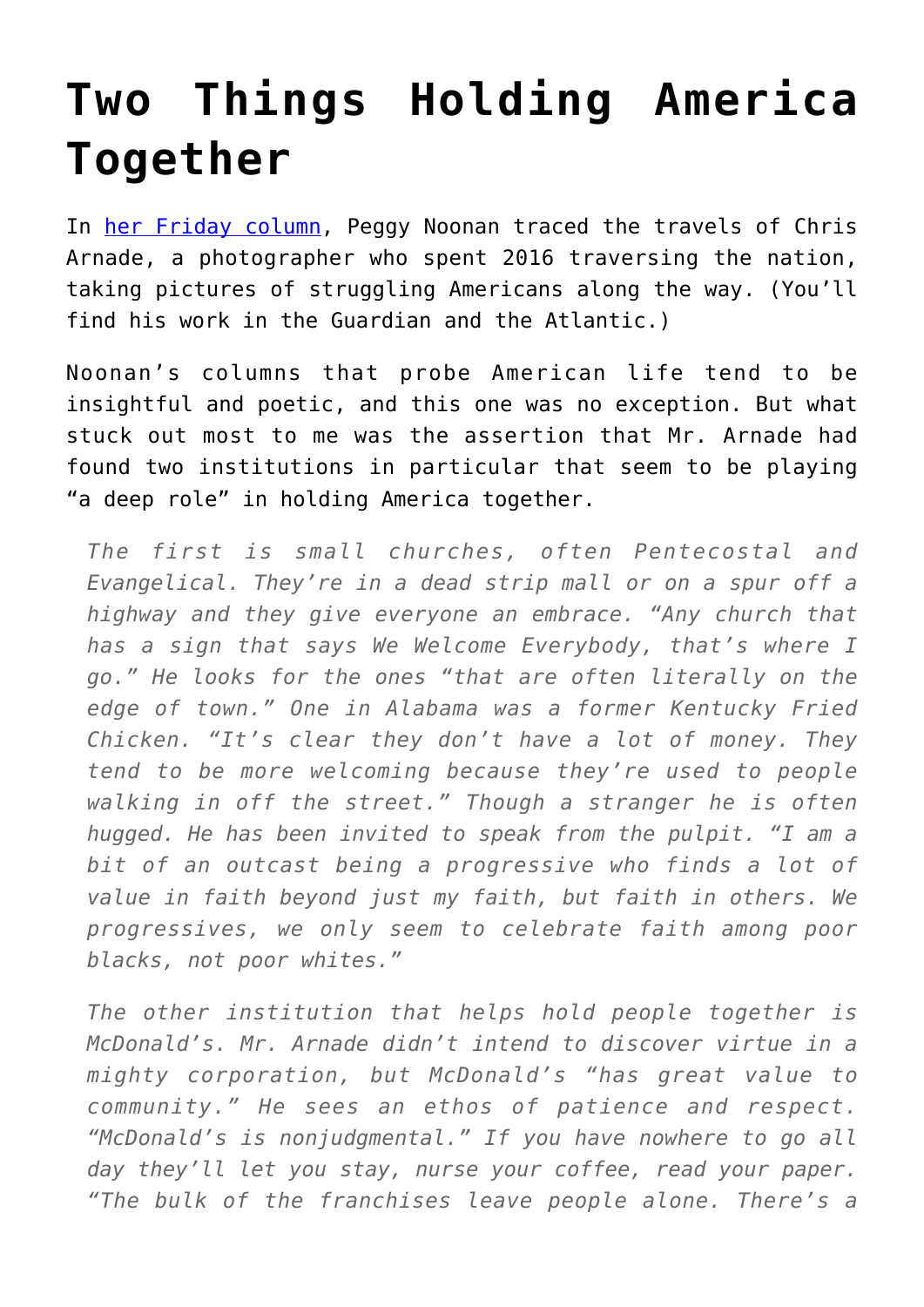*friendship that develops between the people who work there and the people who go." "In Natchitoches, La., there's a twice-weekly Bible study group," that meets at McDonald's. "They also have bingo games." There's the Old Man table, or the Romeo Club, for Retired Old Men Eating Out.*

Churches and McDonald's. It's an interesting and odd combination, but Noonan's article does a nice job of explaining why these institutions have been a source of help and comfort to so many Americans.

Arnade, a progressive who holds a PhD. in physics from Johns Hopkins, is an interesting character and a must follow [on](https://twitter.com/Chris_arnade?ref_src=twsrc%5Egoogle%7Ctwcamp%5Eserp%7Ctwgr%5Eauthor) [Twitter,](https://twitter.com/Chris_arnade?ref_src=twsrc%5Egoogle%7Ctwcamp%5Eserp%7Ctwgr%5Eauthor) and not just because he takes great photos. In an age of narrative-driven journalism, Arnade is doing the unthinkable: he's listening.

For Noonan, Arnade brought to mind the great Depression-era photog [Walker Evans.](https://en.wikipedia.org/wiki/Walker_Evans) But it was [photojournalist Dorothea Lange](https://en.wikipedia.org/wiki/Dorothea_Lange) who sprang to my mind.

In any event, Arnade is doing something unique, important, and terribly interesting. If you're interested in hearing what regular folks are saying and getting a glimpse of their lives, do yourself a favor and follow him.

You'll meet [Cecil Stokes](https://twitter.com/Chris_arnade?ref_src=twsrc%5Egoogle%7Ctwcamp%5Eserp%7Ctwgr%5Eauthor) of Baltimore, a former steel worker who now spends every morning in McDonald's. You'll see [hollow](https://twitter.com/Chris_arnade?ref_src=twsrc%5Egoogle%7Ctwcamp%5Eserp%7Ctwgr%5Eauthor) [faces](https://twitter.com/Chris_arnade?ref_src=twsrc%5Egoogle%7Ctwcamp%5Eserp%7Ctwgr%5Eauthor) asking anyone who'll listen for \$5 "for gas." You'll see a minister [preaching before an empty congregation,](https://twitter.com/Chris_arnade/status/813083980127944704) save for his wife and a lone elderly person. ("It was very nice despite that," writes Arnade.)

It's powerful stuff. And real.

*Dear Readers,*

—